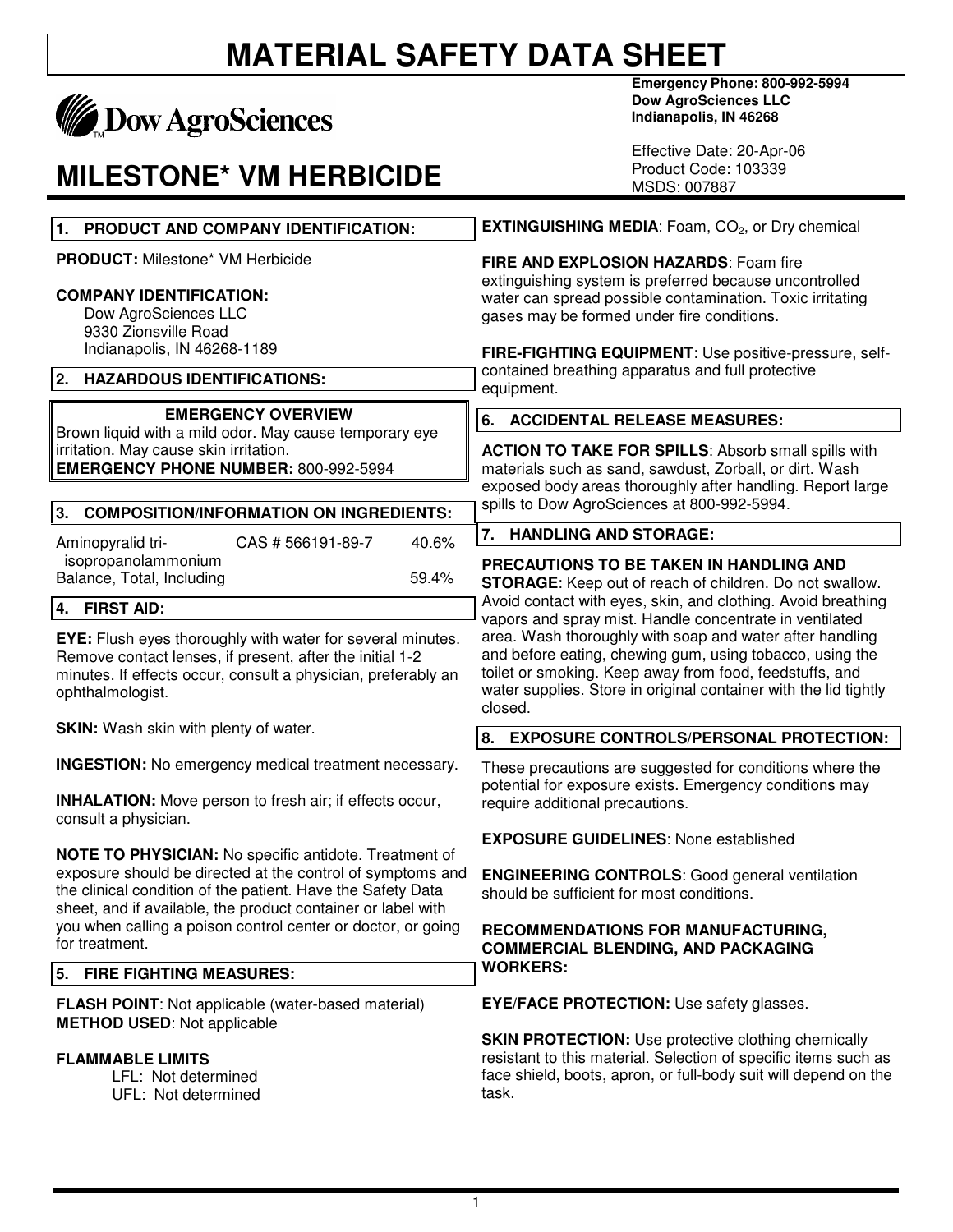## **MATERIAL SAFETY DATA SHEET**



#### **MILESTONE\* VM HERBICIDE**

**HAND PROTECTION:** Use gloves chemically resistant to this material. Examples of preferred glove barrier materials include: Polyethylene, Chlorinated polyethylene, and Ethyl vinyl alcohol laminate (EVAL). Examples of acceptable glove barrier materials include: Viton, Butyl rubber, Neoprene, Natural rubber (Latex), Polyvinyl chloride (PVC or Vinyl), Nitrile/butadiene rubber (Nitrile or NBR). Avoid gloves made of: Polyvinyl alcohol (PVA). NOTICE: The selection of a specific glove for a particular application and duration of use in a workplace should also take into account all relevant workplace factors such as, but not limited to: other chemicals which may be handled, physical requirements (cut/puncture protection, dexterity, thermal protection), potential body reactions to glove materials, as well as the instructions/specifications provided by the glove supplier.

**RESPIRATORY PROTECTION:** No respiratory protection should be needed.

**APPLICATORS AND ALL OTHER HANDLERS:** Refer to the product label for personal protective clothing and equipment.

**9. PHYSICAL AND CHEMICAL PROPERTIES:** 

**APPEARANCE**: Brown liquid

**DENSITY:** 1.14 g/mL @ 20°C **pH:** 7.33 @ 19.8°C for a 1% solution **FREEZING POINT:**  $<14^{\circ}$ F ( $<10^{\circ}$ C) **10. STABILITY AND REACTIVITY:** 

**ODOR:** Mild

**Emergency Phone: 800-992-5994 Dow AgroSciences LLC Indianapolis, IN 46268** 

Effective Date: 20-Apr-06 Product Code: 103339 MSDS: 007887

**SKIN:** Brief contact may cause slight skin irritation with local redness. Prolonged skin contact is unlikely to result in absorption of harmful amounts. The  $LD_{50}$  for skin absorption in rats is >5000 mg/kg. Did not cause allergic skin reactions when tested in guinea pigs.

**INGESTION**: Very low toxicity if swallowed. Harmful effects not anticipated from swallowing small amounts. The oral  $LD_{50}$  for rats is  $>5000$  mg/kg.

**INHALATION:** Prolonged exposure is not expected to cause adverse effects. The aerosol  $LC_{50}$  for rats is  $>5.79$  mg/L in 4 hours.

**SYSTEMIC (OTHER TARGET ORGAN) EFFECTS**: Based on available data, repeated exposures are not anticipated to cause significant adverse effects.

**CANCER INFORMATION:** Based largely or completely on information for similar material(s): did not cause cancer in laboratory animals.

**TERATOLOGY (BIRTH DEFECTS):** Did not cause birth defects or any other fetal effects in laboratory animals.

**REPRODUCTIVE EFFECTS:** Based largely or completely on information for similar material(s): did not interfere with reproduction in laboratory animal studies.

**MUTAGENICITY**: In-vitro and animal genetic toxicity studies were negative.

**12. ECOLOGICAL INFORMATION:** 

**MOVEMENT & PARTITIONING:**  No relevant information found.

**DEGRADATION & PERSISTENCE:**  No relevant information found.

**ENVIRONMENTAL FATE:** 

**ECOTOXICOLOGY:** 

**STABILITY:** (CONDITIONS TO AVOID) Stable under normal storage conditions.

**INCOMPATIBILITY:** (SPECIFIC MATERIALS TO AVOID) None known.

**HAZARDOUS DECOMPOSITION PRODUCTS**: None known.

**HAZARDOUS POLYMERIZATION**: Not known to occur.

|                                                                                       | ------------                                                                                                                                                                                                          |
|---------------------------------------------------------------------------------------|-----------------------------------------------------------------------------------------------------------------------------------------------------------------------------------------------------------------------|
| 11. TOXICOLOGICAL INFORMATION:                                                        | Material is practically non-toxic to aquatic organisms on an                                                                                                                                                          |
| <b>EYE:</b> May cause slight temporary eye irritation. Corneal<br>injury is unlikely. | acute basis (LC <sub>50</sub> or $EC_{50}$ is >100 mg/L).<br>Material is practically non-toxic to fish on an acute basis<br>$(LC_{50}$ is >100 mg/L).<br>Material is practically non-toxic to birds on an acute basis |

non-toxic to birds  $(LD_{50}$  is >2000 mg/kg).